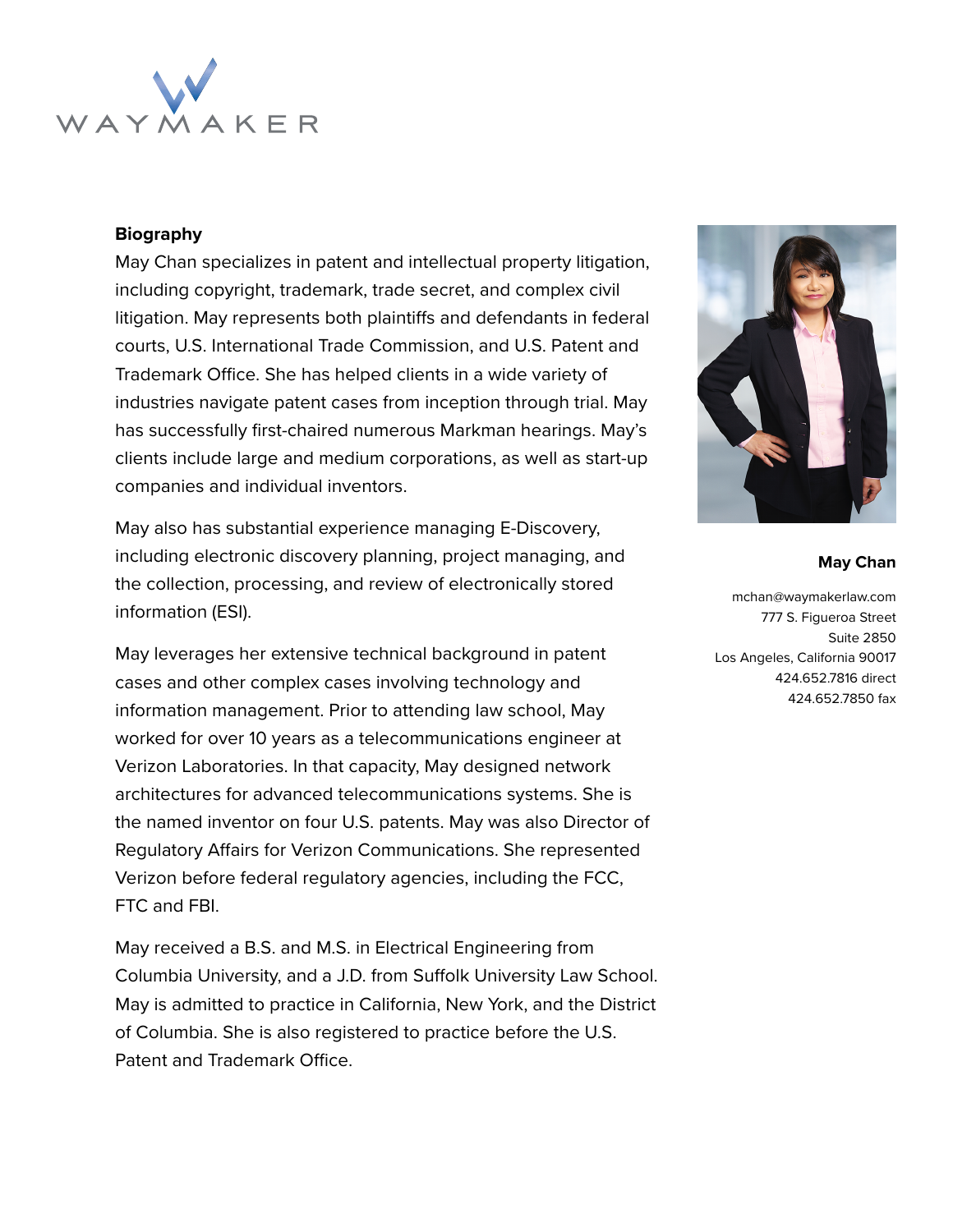

# **Representative Engagements**

### **Patent Cases**

- Represented Hologram USA in multiple patent litigations involving technology for generating hologram-like, realistic images such as Michael Jackson and Tupac Shakur.
- Represented Agilent in multiple patent lawsuits in the Southern District of New York involving service management / service assurance technologies.
- Represented Crossroads in patent litigation involving storage router technology in the Eastern District of Texas.
- Represented Sprint in patent litigation involving wireless communication technology in the Central District of California.
- Represented Saes Getter SPA in patent litigation involving gas purification for semiconductor fabrication in the Southern District of California.
- Represented Zak Designs in patent litigation involving oil and water decorative design used in children's dinnerware in the District of New Jersey.
- Represented Silicon Images in patent litigation involving technology for digital video interfaces used in the Northern District of California and the U.S. International Trade Commission.
- Represented Research Corporation Technologies in a patent case involving digital halftoning technology in the District of Arizona.
- Represented a small consumer product company in a patent case over photographic equipment in the Central District of California.

## **Other Representative Matters**

• Represented Hewlett-Packard in complex patent cases involving 19 patents, trade secrets, and other intellectual property matters